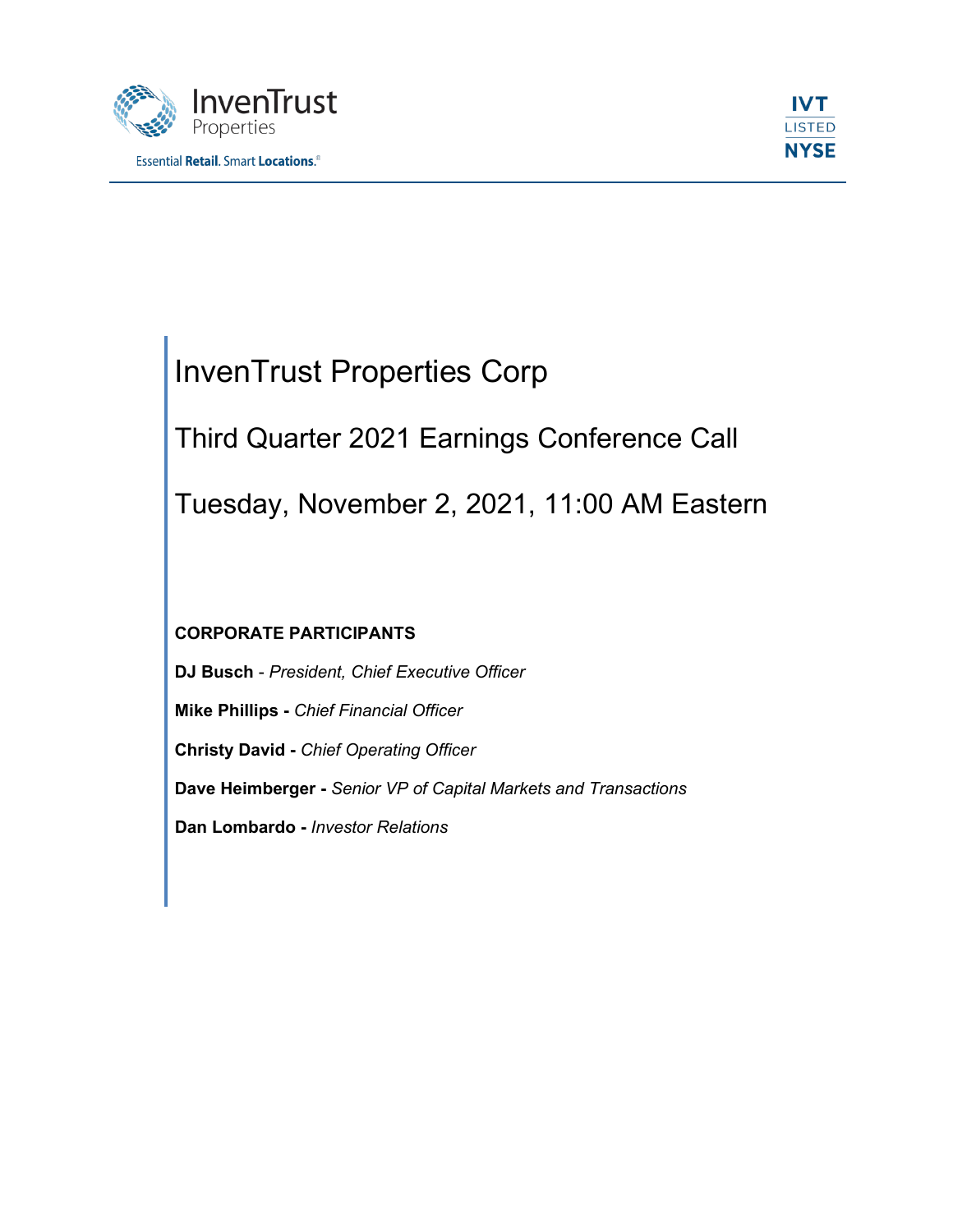

# **PRESENTATION**

#### **Operator**

Good morning and welcome to the InvenTrust Properties Corp Third Quarter 2021 Earnings Conference Call. All participants will be in listen only mode. Should you need assistance, please signal conference specialist by pressing the star key followed by zero. After today's presentation, there will be an opportunity to ask questions. To ask a question, you may press star then one on your touchtone phone. To withdraw your question, please press star then two. Please note this event is being recorded. I would now like to turn the conference over to Dan Lombardo. Please go ahead.

#### **Dan Lombardo**

Thank you, operator. Good morning and welcome to InvenTrust Properties Third Quarter 2021 Earnings Conference Call. Joining me today are DJ Bush, President and Chief Executive Officer; Mike Phillips, Chief Financial Officer; Christy David, Chief Operating Officer; and Dave Heimberger, Senior VP of Capital Markets and Transactions.

On October 12, InvenTrust listed our shares on the NYSC. We are pleased to be here with you on our first earnings call as a publicly traded company. As a reminder, today's discussion may contain forward looking statements about the company's views on the future of our business and financial performance, including forward looking earnings guidance, and future market conditions. These are based on management's current beliefs and expectations and are subject to various risks and uncertainties. Any forward looking statements speak only as of today's date, and we assume no obligation to update any forward looking statements made on today's call, or that are in the quarterly financial supplemental or press release. These factors and risks are described in more detail in our filings with the SEC in our most recent form 10-K and 10-Q filings. In our discussion today, we will also reference certain non-GAAP financial measures. The comparable GAAP financial measures are included in this quarter's earnings materials which are posted on our Investor Relations website. With that, I will turn the call over to DJ.

## **Daniel Busch**

Thanks, Dan. This is an exciting time for InvenTrust and we are pleased to be conducting our first earnings call today as a freely traded company. When I joined in 2019, I was impressed with the platform in place; that is a hyper-focused Sun Belt portfolio anchored by top grocery tenants and a balance sheet positioned for significant self-funded growth. While the pandemic did cause disruption in the retail sector, it also validated our investment thesis, the strength and resiliency of our portfolio became very apparent, and with the positive momentum in the retail space, we believed that the window of opportunity to provide the immediate option of liquidity to our stockholders was upon us.

Our team with the help of our outside counsel and advisors was able to efficiently execute a direct listing for our current shareholders. InvenTrust's strategy is simple and focused. We operate almost exclusively in the Sun Belt. 90% of our income comes from this region, and we hope to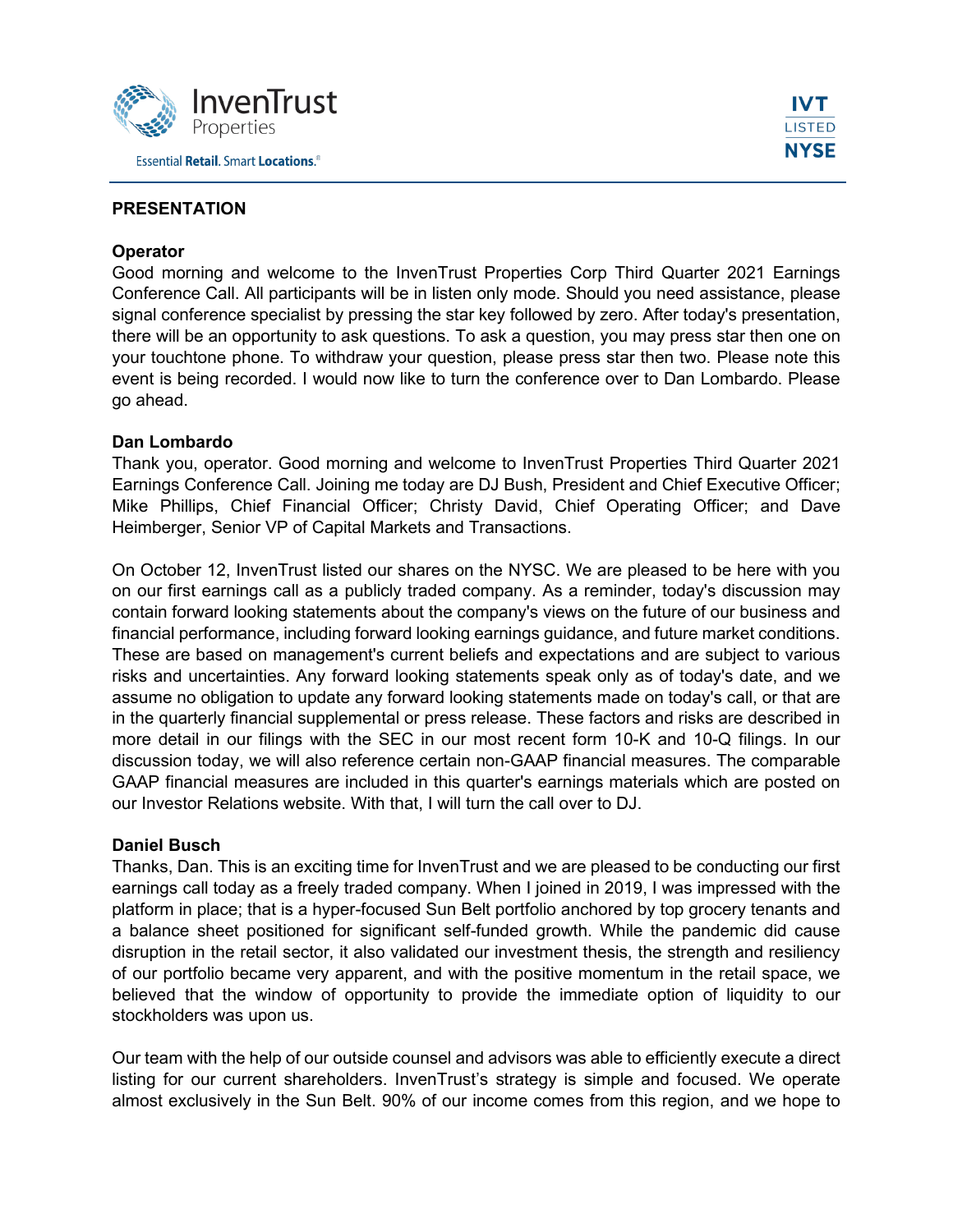

grow this concentration even further. Christie will discuss this in a bit more detail, but it's important to note that these markets continue to benefit from powerful positive migration and demographic trends that are expected to continue in the years to come.

We have a merchandise mix that is anchored by necessity based retailers that meet the daily needs of all the communities in which we serve. This model has proven durable in the midst of a significant transformation in the retail industry, some of which was accelerated by the pandemic. Our centers lend themselves to new fulfillment methods such as infill distribution centers, curbside pickup, and the use of common areas for outdoor dining, providing tenants with options to meet and in some cases exceed their customers' expectations. This has been critical to preserve- preserving the health of our tenants over the past 18 months.

Further, top grocers and essential retail tenants continue to drive traffic to our centers, which has resulted in improved leasing demand. With roughly 85% of our centers containing a grocer or mass merchant, we believe this proven strategy will continue to demonstrate strong performance in--on the near and longer term basis.

InvenTrust is not only a curator of Premier Sun Belt assets, we are also an expert local operator in our markets. Over the past 18 months our operational presence within our markets allowed us to act quickly and work tirelessly with our tenants to make sure they could remain open and operating in a safe manner for their customers. This in the field knowledge provided our operations team a real time understanding of the challenges faced in each sub-market by our tenants and helped build stronger relationships. These partnerships provide us invaluable insight into retailer trends and initiatives as the retail landscape continues to evolve.

Lastly, our low leverage and liquidity position remains a cornerstone for our growth story moving forward. Our available liquidity from our capital structure will not only support our \$100 million Dutch tender set to expire next week, but also allow us to grow our Sun Belt grocery-anchored portfolio of assets over the next few years, while still maintaining a conservative leverage profile. Our external growth and capital allocation plan is expected to drive meaningful cash flow growth in the future.

Equally as important, our balance sheet position was instrumental in sustaining our dividend policy. Not only did we maintain our quarterly distribution rate, we actually raised our dividend twice during the pandemic. InvenTrust was one of the select few shopping center REITs that did not suspend or cut its dividend. We are pleased to report a solid quarter reflecting additional stabilization in our occupancy driven by leasing demand. Our portfolio foot traffic is above prepandemic levels and still growing, which in turn is driving consumer spending at our centers, translating into further demand for space and supporting our ability to drive rent.

I'll now turn it over to Mike to discuss our third quarter financial results in more detail.

## **Mike Phillips**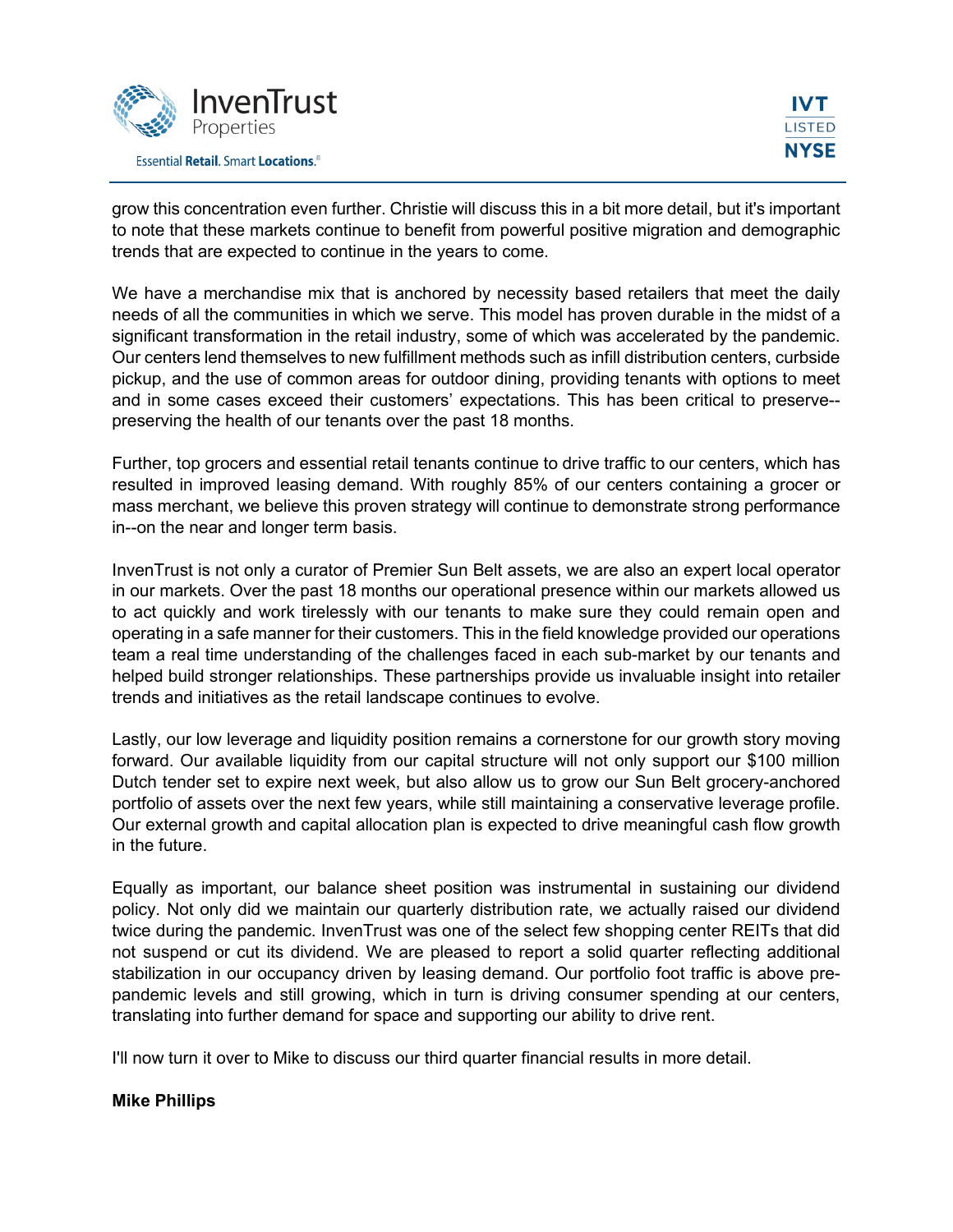

Good morning, everyone. In the third quarter, we generated \$0.38 of core FFO up from \$0.31 for the same period last year. Year to date, our core FFO was \$1.02. Our pro rata same property NOI for the quarter reached \$38.6 million, growing 8.2%. Our year to date results totaled \$108.5 million, up 5% compared to the same period last year. The increases in pro rata same property NOI were primarily driven by the stabilization of the portfolio with new rent coming online and collection of prior period rental income.

As DJ mentioned, InvenTrust capital structure is simple. For the quarter, our trailing 12 month net debt to adjusted EBITDA is 3.6 times, with over \$500 million of liquidity available on our balance sheet, and only \$22.5 million dollars of maturities coming through in 2022. In September, we amended and restated our credit facility, extending the maturity of the company's \$350 million unsecured revolving line of credit and \$400 million of unsecured term loans. This extension pushes out weighted average years to maturity to 4.3 years, with a weighted average interest rate of 2.7%.

Finally, InvenTrust previously announced that our Q4 2021 dividend paid in early January will increase by 5% to 20 and a half cents per share. Turning to 2021 guidance, we expect core up FFO to be between \$1.38 and \$1.42 per share. InvenTrust same property NOI growth is expected to be in the range of 3.25 to 4.75%. With that, I'm going to turn the call over to Christy to discuss InvenTrust portfolio and operations.

## **Christy David**

Thanks, Mike, and good morning, everyone. Before I start to review our quarterly portfolio metrics, I wanted to expand on some of DJ's earlier comments with regards to our portfolio structure. InvenTrust portfolio comprises 63 assets clustered in about 15 markets. With 90% of our income coming from Sun Belt markets, we have by far the highest concentration of Sun Belt properties compared to our shopping center REIT peers. We see our markets outpacing other markets in the key categories of population and income growth as well as educational attainment.

Now, focusing on our leasing activity for the quarter, we are pleased with our deal pipeline and continue to see improved demand at our centers. We are seeing strong activity across the board and active interest from tenants in categories such as medical, quick service restaurants, pet related uses, off price, health and wellness, just to name a few.

As of September 30th, 2021, or leased occupancy is up to 93.5%, up from 92.9% in the second quarter. Total junior and big box anchor percent leased, which includes spaces greater than or equal to 10,000 square feet, was 96.7% and small shops was 87.6%, both up 0.6% on a sequential basis. In the third quarter we signed 79 leases totaling approximately 700,000 square feet of GLA. Our blended comparable lease spreads for the quarter were 4.8% and our focus remains to balance rate and occupancy to drive cash flow.

Although activity is strong, retail operators are facing some new challenges. We are closely monitoring how ongoing supply chain issues and labor shortages may impact our tenants. That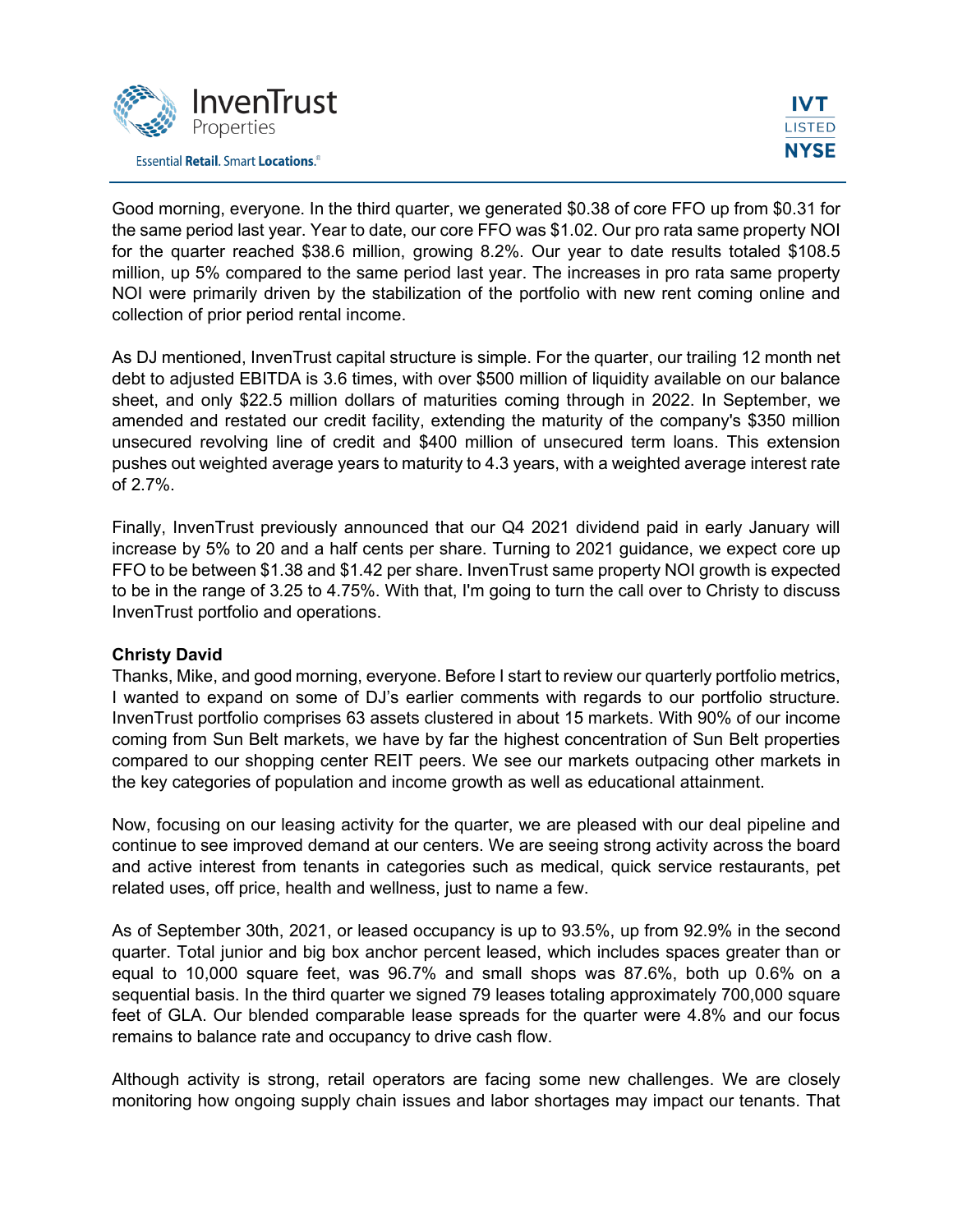

said, we believe our centers are well located in market and our tenants will adapt and overcome these momentary challenges.

Turning quickly to redevelopments, we maintain a modest and disciplined approach. Our strategy is to reinvest in our portfolio throughout parcel pan development, anchor repositioning efforts, and to revitalize, re-tenant, and remerchandise where appropriate. To highlight one of our active projects, the redevelopment at our Publix anchored center outside of Orlando is under construction and on track to reopen toward the end of the second quarter 2022. This project has already generated new leasing demand. We are thrilled at the market's response to our initial effort.

With that, I will turn the call back over to DJ to discuss our growth strategy.

## **Daniel Busch**

Thanks, Christy. To close out our prepared remarks, I wanted to provide a little color on InvenTrust growth strategy. As Mike mentioned, our balance sheet is going to provide InvenTrust significant flexibility which we feel can deliver meaningful cash flow growth. What provides us comfort in our ability to execute successfully on this strategy is that we have the platform and an experienced team already in place with a proven track record.

As it pertains to external growth, the deep relationships we've cultivated within our markets during our portfolio transformation have earned InvenTrust a reputation of being a proven closer, and it's a key advantage during a very competitive acquisition environment. Our pipeline for acquisitions is strong, with over \$400 million currently being explored and nearly half of that under contract. As we explore new assets to add to the portfolio we will remain disciplined in our investment thesis. Our team is focused on deploying capital within the Sun Belt that we feel will continue to see significant population and income growth.

In closing as we move forward as a publicly traded company, our goal is to maintain our simple story: 90% Sun Belt concentration with the expectation to move higher, 85% grocery anchored with the lowest leverage in the sector, and the ability to grow in the coming years.

Operator, this concludes our prepared remarks. Please open the line for any questions.

## **QUESTION AND ANSWER**

## **Operator**

We will now begin the question and answer session. To ask a question you may press star then one on your touchtone phone. If you're using a speakerphone, please pick up your handset before pressing the keys. To withdraw your question, please press star then two. At this time, we will pause momentarily to assemble our roster. Remember to ask a question today, it is star then one.